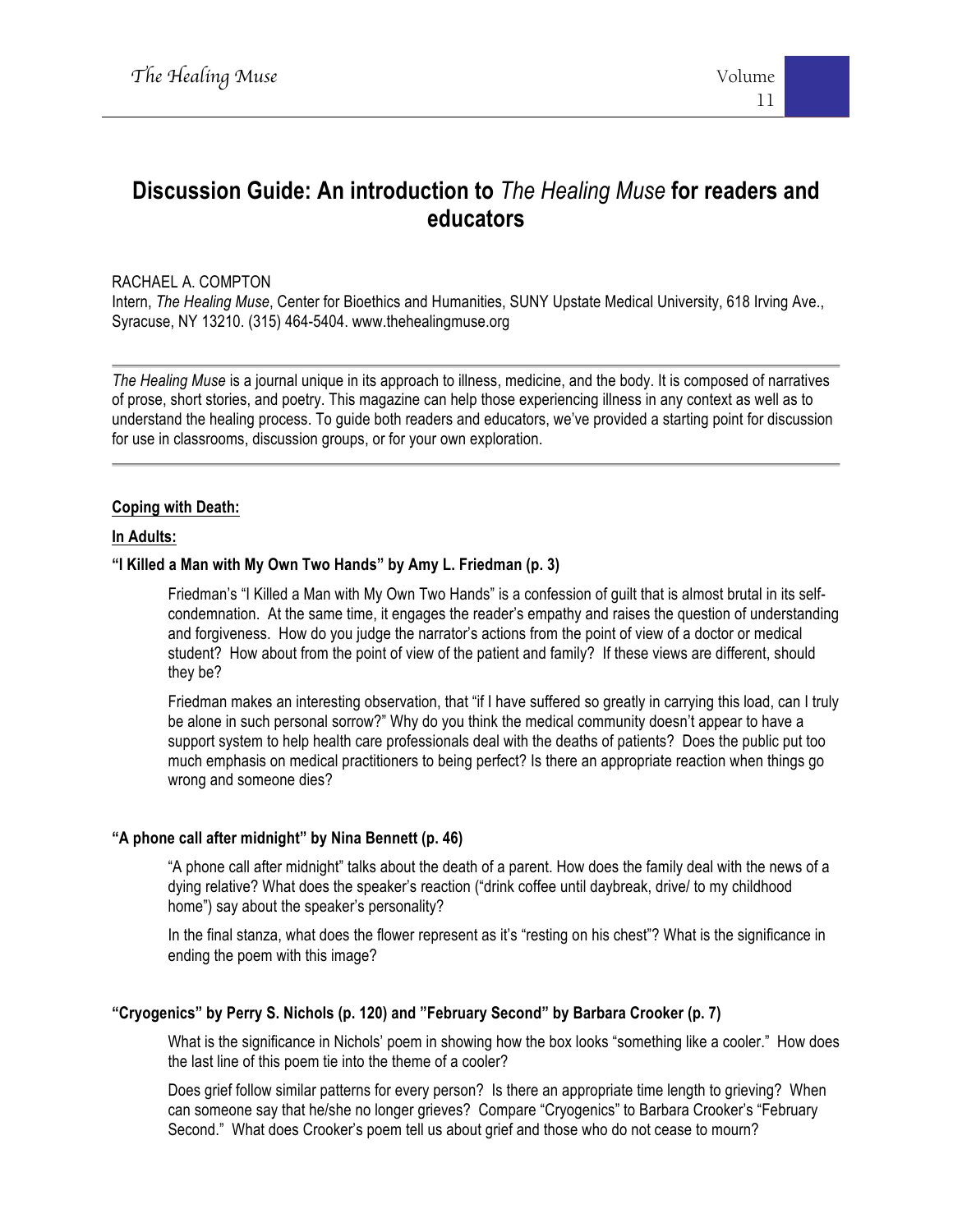# **"Waiting Room" by Elizabeth W. Carey (p. 11)**

*Thank god for the straight-shooting nurse. With her black bob motionless atop her petite, plump frame, she*  put it to me. The force of her words pushed me back against the fridge and I slumped to the floor. She put *it to us, my mom and me, to be the ones to care for him; to help him go; to let him be; to push his ice flow into a cold, dark sea, to leave this wretched world and beautiful compassion and all the flighty antelope and sneaky cougars behind.*

How is it that the narrator can be grateful for bad news told with such force? Discuss what you think the hospice nurse is communicating to the narrator and her mother. How would you want to be told bad news? How would you break it to the family if you were a hospice nurse?

## **In Children:**

## **"Elegy" by Suzanne McConnell (p. 107)**

"Elegy" is a moving account constructed in four parts about the death of a child. What is the significance of telling the story from 4 different viewpoints? In all four accounts, we see a different reason why the character feels responsible for the death. Are these all legitimate?

What is the significance of the subtitles throughout the story? How do they add dimension and meaning to what is being told?

What do we assume was the cause of death in the baby? The family in this story immediately identifies themselves as Polish. Do you think the meaning of the story would change if they identified themselves as an American family? What do we assume to be the time period?

# "**Holding Onto Jenny" by Jenny Haust (p. 71)**

"Holding Onto Jenny" is a moving account about a miscarriage. What are your initial reactions to the story?

There are a few details in the story that never become resolved, such as the autopsy of the baby. Does this lack of detail add to the story's meaning or detract from it? In the story, you hear the doctor say that the loss of a child can put strain on a couple. The narrator says, "years later I would come to understand what that meant." What is the narrator implying?

What do you think the author hopes to accomplish through the ending?

# **"Greggy" by Jack Tourin (p. 80)**

Greggy is the story of a severely handicapped son who lived life to the fullest. What was your initial reaction to "Greggy?" How does our society treat those who are mentally handicapped, and is it true that most people would consider it a "burden" to have a such a challenged child? How do you think you would have tried to comfort this grieving father?

How has the medical establishment treatment of mentally handicapped patients changed over the last 100 years?

In this essay, the author says that "I've always suspected that he knew a lot more than we ever dreamed was possible." How do you react to that sentiment? Do you think a teenager who only mastered "baby talk" could actually have a higher level of thinking?

The author concentrated in the end on how much Greggy taught him about life. Why do you think the author concentrates on this as his closing remarks?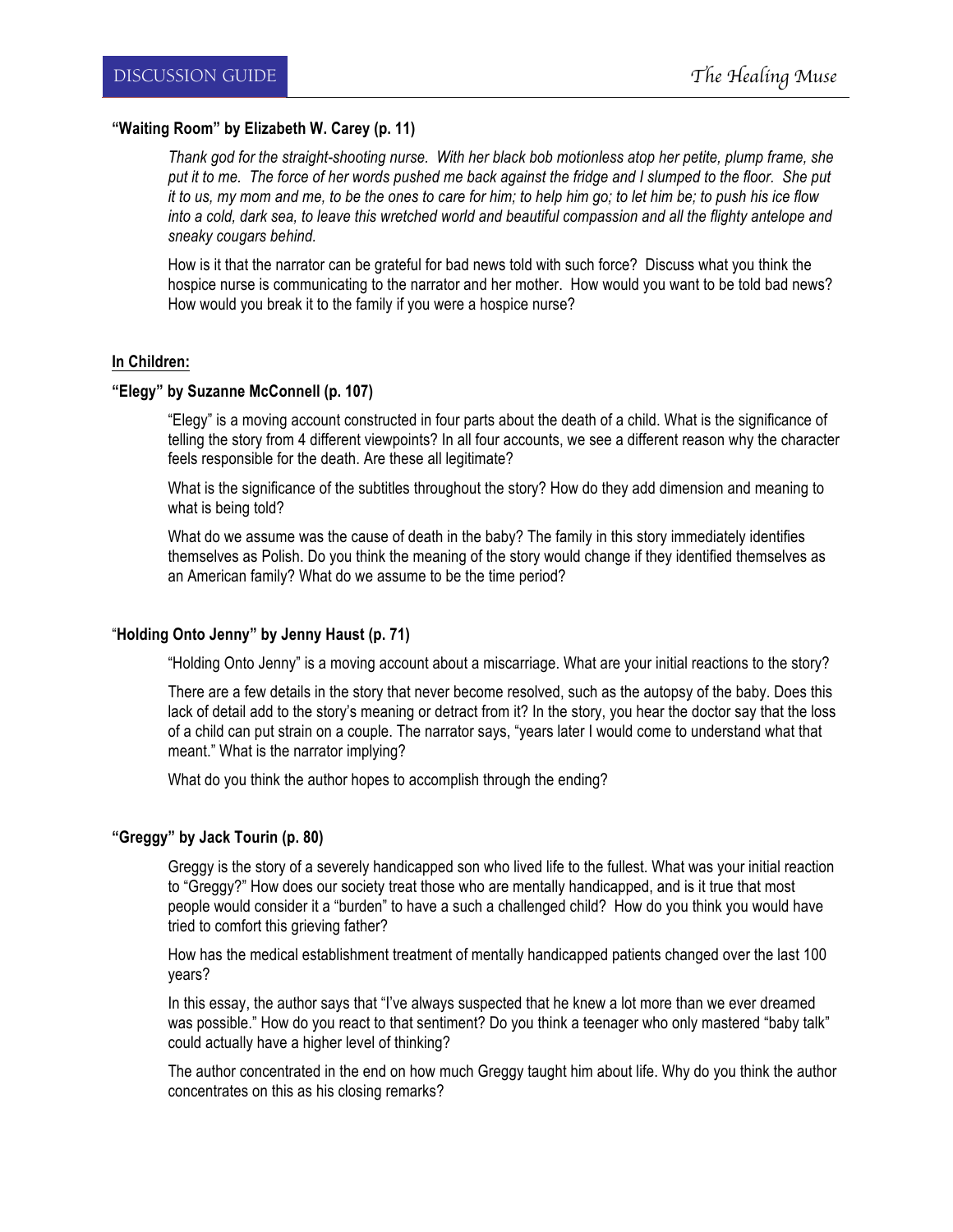# **Healthcare, Humanities, and Culture**

#### **"Apartment 5B" by Antara B. Mitra (p. 18)**

The story describes the marriage of a young Indian couple. What connection does the story have to *The Healing Muse'*s interest in health and medicine?

The story changes when the young couple looks in each other's eyes at the wedding ceremony. How is this significant to the story? What changes the groom's feelings from panic to happiness?

What are some cultural differences that stand out to you from the story? What similarities does it share with other love stories?

Why does the mother cry "bitterly all the way to the train station?"

## **"Barriers in Health Care: Language, Culture, and Education" by Zin Min Tun (p. 64)**

*Dr. Dan was shocked. For five years, he thought he had been discussing the nature of the disease with the family through an interpreter. Now he realized that the message had never been received.*

What is the job of a medical interpreter? What cultural aspects should a medical interpreter take into consideration when interpreting for a physician? What "professional code" did Phyo's interpreter break?

When Phyo's parents realized their son did not have long to live they also did not tell him the full extent of the diagnosis. How does this compare to the medical interpreter's decision not to fully disclose the diagnosis?

In countries such as Burma and Japan, family decision making is a integral part of healthcare decision making. How does this compare to US healthcare decision making? Is one culture's approach to healthcare superior? Is it possible to have a universal code of healthcare ethics for patient disclosure regardless of culture?

#### **Professionalism**

## **"Mrs. Doctor Powell" by W. Soyini Powell (p. 35)**

Why do you think the narrator automatically corrected the patient when she was first referred to as "Mrs. Powell?" What does the title "Dr" signify to both patient and physician? Why when the patient rephrases the title to "Mrs. Doctor Powell," does the physician not correct her?

What do you think of the author's epiphany concerning "calling?" Are all physicians "called" to serve? Why or why not? Does "calling" distinguish one physician from another? Can you be "called" to a profession other than medicine?

What expectations does society have of the medical profession? Should these expectations differ from health care professionals?

# **"Well Child Visit March 2008" by Kelley Jean White (p. 33)**

*Can't care. Can't let this reality hit me. I smile. I tell her baby shots save lives.*

Why does the physician in this poem not allow herself to become emotionally connected to the patient? What boundaries should exist between physician and patient? Do you think that the physician has an obligation to do more for her patient and the mother?